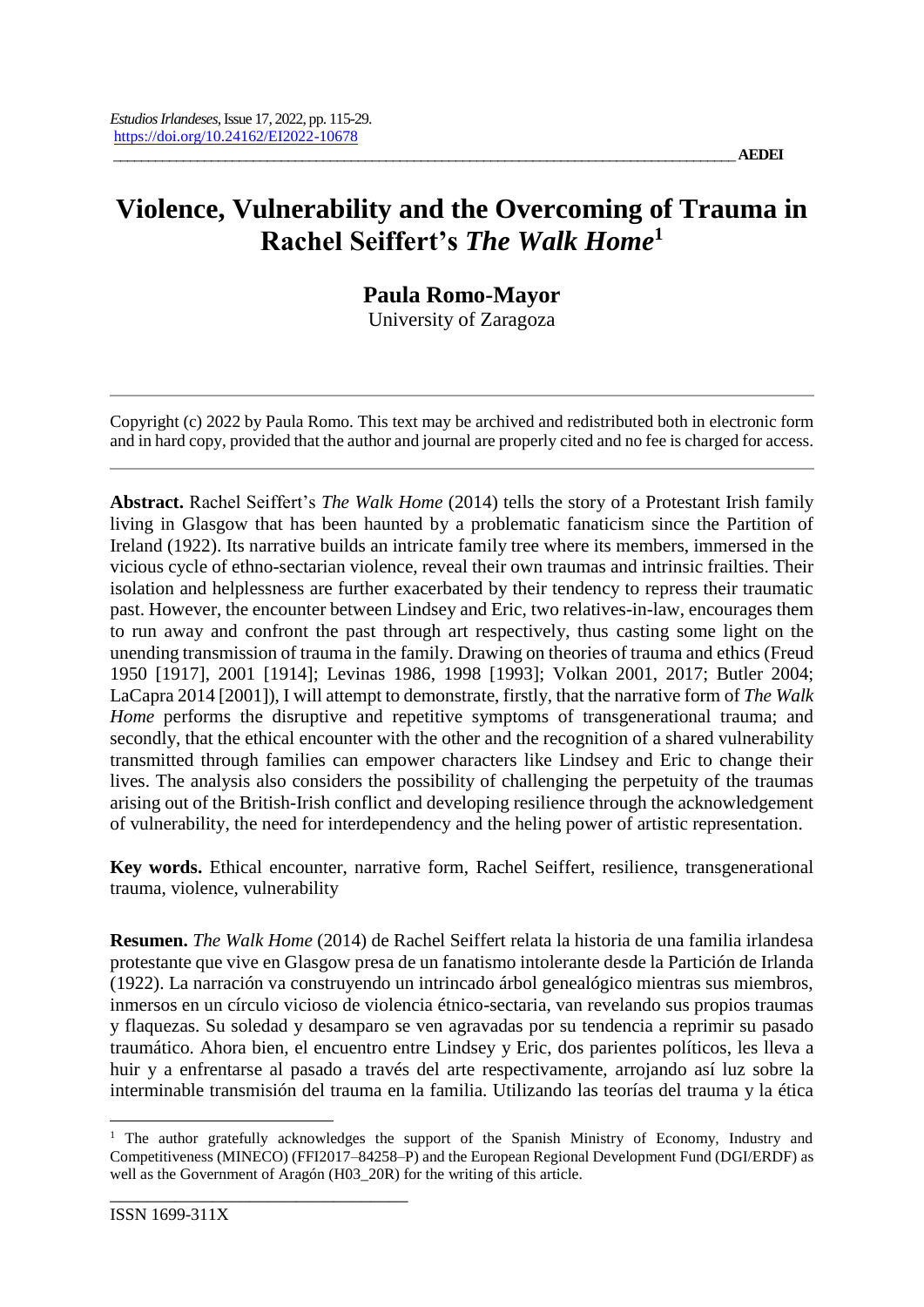(Freud 1950 [1917], 2001 [1914]; Levinas 1986, 1998 [1993]; Volkan 2001, 2017; Butler 2004; LaCapra 2014 [2001]), trataré de demostrar, en primer lugar, que los aspectos formales y estructura narrativa de *The Walk Home* reproduce los síntomas disruptivos y repetitivos del trauma transgeneracional, y, en segundo, que el encuentro ético con el otro y el reconocimiento de una vulnerabilidad compartida transmitida por las familias puede facultar a personajes como Lindsey y Eric para cambiar sus vidas. Asimismo, el análisis toma en consideración la posibilidad de cuestionar la perpetuación de los traumas derivados del conflicto británicoirlandés y de generar resiliencia por medio del reconocimiento de la propia vulnerabilidad, de la necesidad de interdependencia y del poder sanador del arte.

Palabras clave. Encuentro ético, forma narrativa, Rachel Seiffert, resiliencia, trauma transgeneracional, violencia, vulnerabilidad.

The exceptionally violent history of the Western world in the twentieth and early twenty-first centuries has bequeathed a traumatic legacy that has become a primordial object of study since the 1980s, especially in the field of the humanities. In particular, the conflicts provoked by the collapse of the British and other European empires, the Cold War and the resurgence of totalitarian fanaticisms such as Nazism and Stalinism and the atrocious effects of the Gulag, the dropping of the atomic bombs on Hiroshima and Nagasaki and the Nazi extermination camps during and after the Second World War revealed that the technological, industrial and intellectual progress achieved by Modernity could be misused to threaten human existence itself. The ethical crisis that ensued stressed the necessity to interpret human suffering in radically new ways. This, coupled with the visibility that psychic trauma attained in the public sphere under the label of Post-Traumatic Stress Disorder (American Psychiatric Association 1980: 236), brought about a new conception of humanity as vulnerable and prone to being traumatised. As Susana Onega and Jean-Michel Ganteau argue in the Introduction to *Victimhood and Vulnerability in 21st-Century Fiction* (2017), "to be human is to be open to a violent expression of alterity" (3). Accordingly, these critics emphasize the need to move towards "a politics of reparation" based on the exercise of relational empathy (*Ibid*.). This conceptualization stems from Emmanuel Levinas's ethical demand for a non-violent movement towards alterity. Central to Levinas's thought is his contention that the encounter with the other is ethical when one's own identity is put into question by "the face"; that is, by the other in its "extreme exposure, defencelessness, vulnerability" (1998 [1993]: 145). The self, in being moved by the helplessness of the other, becomes aware of its own vulnerability as a human being and of its responsibility to respond to the presence of the other. The imperative demand of the other's vulnerability forces the self to become solidary and, thereby, "los[e] its sovereign coincidence with itself" (Levinas 1986: 353). The relation between self and other thus entails a bidirectional movement whereby the self is affected by the other's vulnerability but, at the same time, exposes its own suffering humanity to the other. The influence of Levinas's work has extended to contemporary leading philosophers. For example, in *Precarious Life: The Powers of Mourning and Violence* (2004), Judith Butler recognises the significance of the ethical encounter with the "face" of the other in that it awakens the self "to what is precarious in another life or, rather, the precariousness of life itself" (134). Together with Butler, Zeynep Gambetti and Leticia Sabsay (2016) have highlighted the dynamic duality of the ethical connection with alterity as a way to challenge the traditional assumption that vulnerability is exclusively a site of victimization and perpetual inaction. As they argue, social interconnection and interdependency have the potential to create modes of agency (Butler, Gambetti and Sabsay 2016: 6) that can foster the development of resilience by victims of trauma.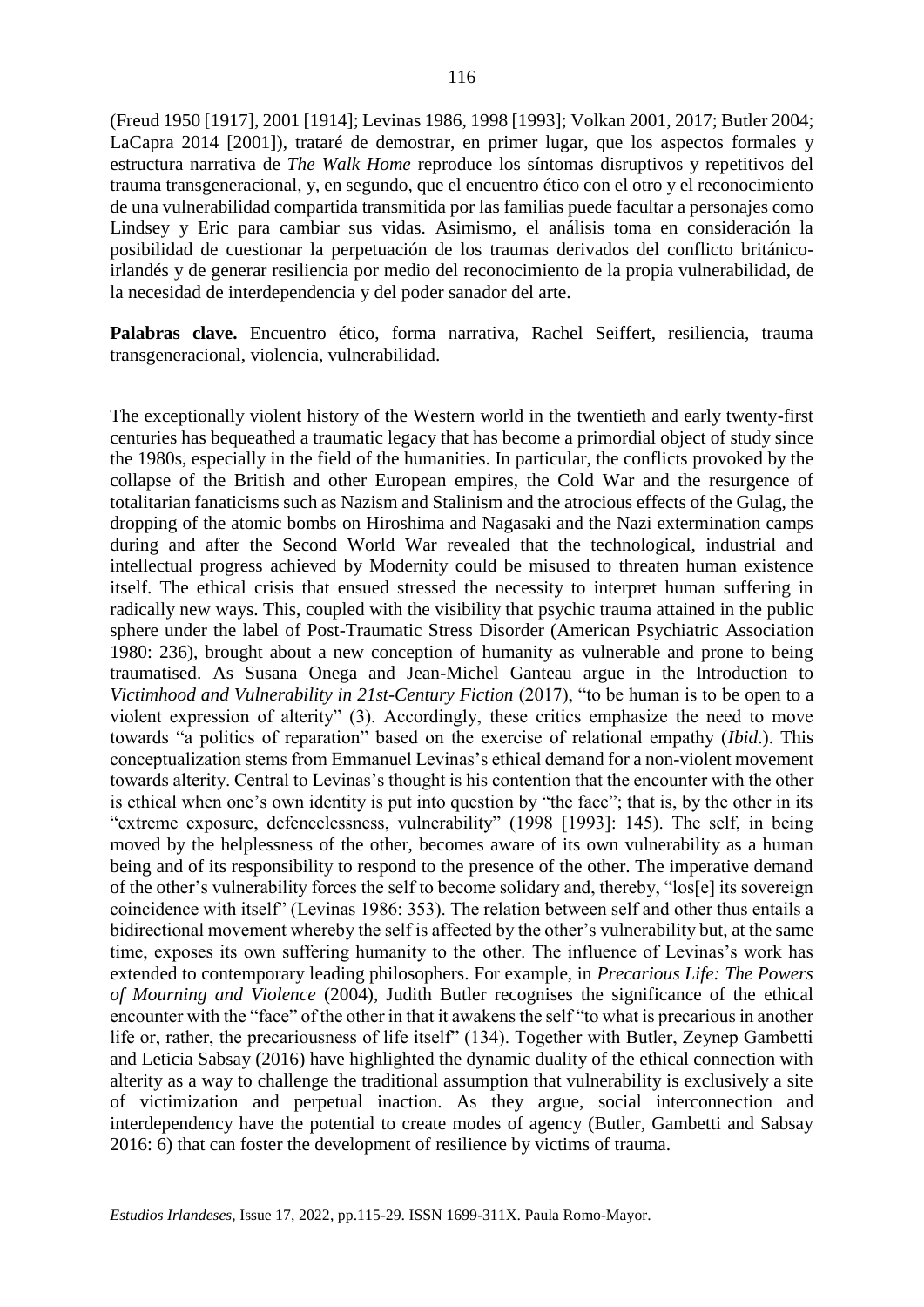The increasing visibility of the wound after the ethical turn in the fields of ethics and literary criticism coincided with the emergence of literary and testimonial texts that represented the consequences of individual and collective traumas inherited from the recent past. These new concerns led the literature of the 1990s to tackle questions such as the irretrievability of memory, the figure of the victim, the vulnerability of the human condition and the importance of ethics and resilience in the overcoming of trauma. Indeed, as Onega and Ganteau remark, in this type of literature there is a correlation between ethics and aesthetics that manifests itself in a tendency towards "generic hybridisation and/or narrative experimentation" that is "aimed at fighting the unrepresentability of trauma" (2017: 4). This trend is represented by a great variety of contemporary writers, particularly those with a double or multiple cultural background, such as, to name a few, Eva Figes, Fanny Howe, Kazuo Ishiguro, Thomas Lynch, Robert Kelly, Dennis Lehane, Frank McCourt, Anne Michaels, David Mitchell, W.G. Sebald and Rachel Seiffert. Seiffert is an excellent case in point, as her complex family background grants her a multiple cultural perspective that is reflected in her cosmopolitan and transmodern stance. Born in Oxford to an Australian father and a German mother with Nazi parents, Seiffert grew surrounded by histories of violence and oppression narrated from strikingly opposed perspectives. In her attempt to work through and respond to her traumatic legacy, she delves into complex and sometimes unwilling forms of involvement in political conflicts as well as in the traumatic impact of history on the family, the individual and the community. This would explain her interest not only in the traumas caused by the Second World War, but also in those individual and collective traumas associated with colonialism and imperialism, notably those related to Ireland. Of the four internationally recognised novels she has published so far, $2$  two deal with the British-Irish conflict. *Afterwards* (2007), which provides an emotionally charged and ethical insight into The Troubles, the ethno-nationalist period of conflict in Northern Ireland that lasted about thirty years from the late 1960s to the late 1990s; and *The Walk Home* (2014), which delves into the traumatic effects of the division of the country into two regions after the War of Independence (1919-1921): Northern Ireland, which remained under British rule, and Southern Ireland, which became the Irish Free State, now the Republic of Ireland. As the article will attempt to demonstrate, in this novel, Seiffert provides a thought-provoking and illuminating perspective on the British-Irish conflict that enriches as well as challenges previous literary representations of Irish suffering and resilience.

*The Walk Home* tells the story of a Protestant family of Irish origin living in Glasgow since the Partition of Ireland in 1922. The complex relationships stemming from this traumatic experience are intertwined in an experimental narrative that "*perform[s]*" (Onega and Ganteau 2017: 4; original emphasis) the traumatic symptoms in the phase that Sigmund Freud famously called repetition compulsion (2001 [1914]: 150) and that Dominick LaCapra would later refer to as "acting out" (2014 [2001]: xxiii). As the members of the different generations reveal their intrinsic frailties, their isolation and vulnerability are increased by their inability to cope with the past. Nevertheless, the ethical encounter between Lindsey and Eric, two apparently unrelated members of the family, leads to different modes of agency in each of them that shed some light to the unending transmission of trauma in the family. With these ideas in mind, I will attempt to demonstrate, firstly, that the narrative structure performs the disruptive and repetitive symptoms of trauma transmitted to the younger members of the Protestant family in

 $\overline{a}$ 

<sup>2</sup> Rachel Seiffert's debut novel, *The Dark Room* (2001), was short-listed for the Man Booker Prize, received the *LA Times* First Fiction Prize, and was the basis for the revered film *Lore* (2012). In 2004, her collection of short stories *Field Study* was given the PEN International Award. Her second and third novels, *Afterwards* and *The Walk Home*, were long-listed for the Orange/Bailey's Prize for Fiction. In 2003, Seiffert was declared one of *Granta*'s Best of Young British Novelists and in 2011, she received the E. M. Forster Award from the American Academy of Arts and Letters. Her latest novel to date, *A Boy in Winter* (2017), was shortlisted for the 2019 International DUBLIN Literary Award.

*Estudios Irlandeses*, Issue 17, 2022, pp.115-29. ISSN 1699-311X. Paula Romo-Mayor.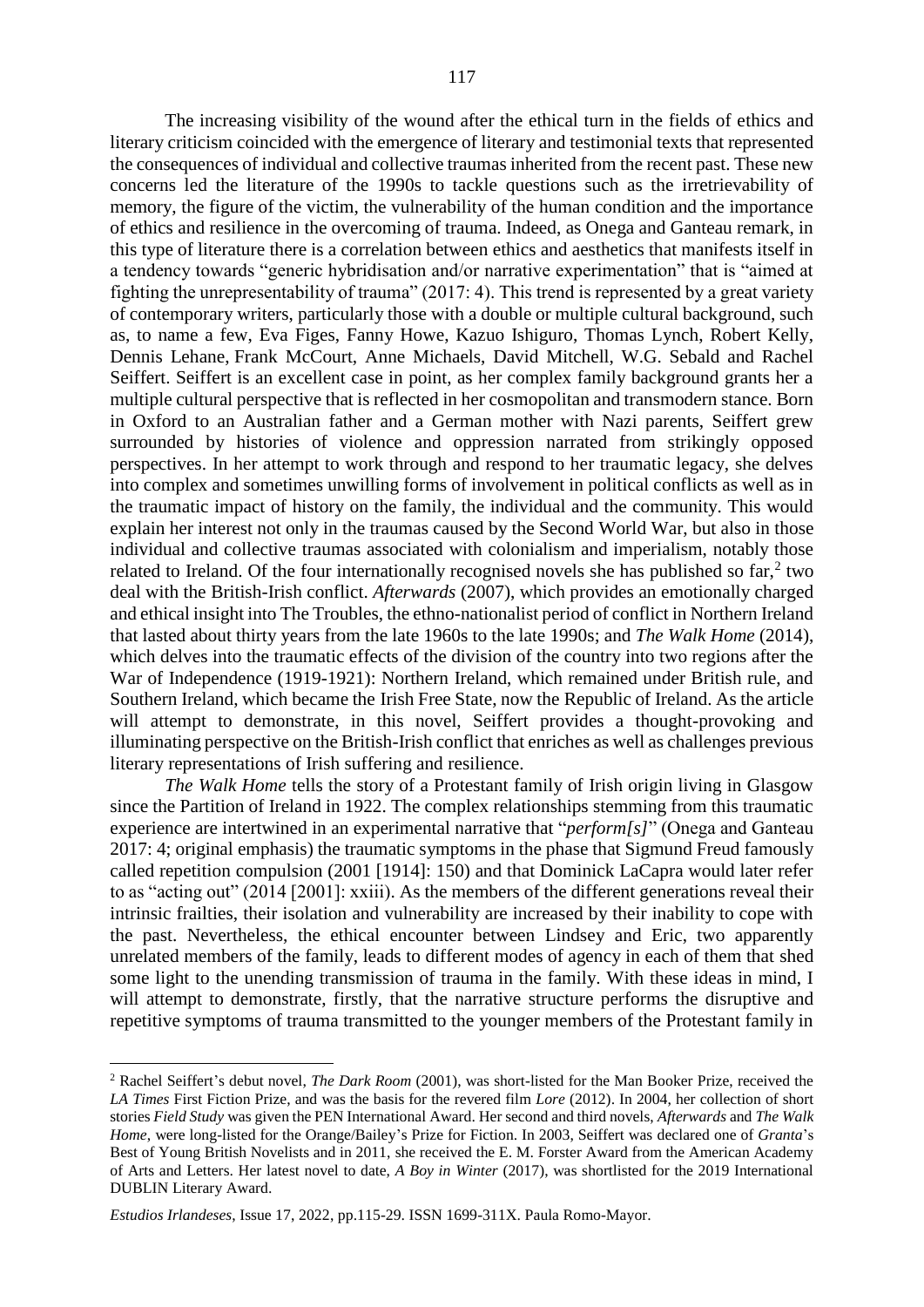*The Walk Home*; and secondly, that the ethical encounter with the other and the recognition of a shared vulnerability transmitted through families can empower characters like Lindsey and Eric to change their lives. Finally, the analysis will launch a reflection on the possibility of challenging the perpetuity of trauma and violence and of developing resilience through the acknowledgement of vulnerability and the need for interdependency.

## **"Aw the faimly woes, they all lead back tae Ireland": The Cyclicality of Transgenerational Trauma and Violence**

The history of Ireland in the early twentieth century was characterised by a political revolution that revolved around the Easter Rising in 1916, the electoral success of Éamon de Valera's new fully republican Sinn Féin in 1918 and the Irish War of Independence (1919-1921), eventually leading to the creation of the Irish Free State, a new self-governing political state comprised by twenty-six of the thirty-two counties of Ireland. The end of British rule in Ireland was seen by the nationalists as part of the decolonisation of the British Empire and was accompanied by "the restoration of lost liberties and privileges marking a new beginning" (del Río and Carregal 2020: 4). At the same time, however, the change of political administration caused considerable uncertainty among the Protestant community, who fell victim to "wide-scale religious intimidation and […] murder[s]" when "hidden sectarian tensions came to the surface" (*Belfast News Letter* 2017), particularly during the War of Independence and the Irish Civil War. The subsequent feeling of nonbelonging of the Irish Protestants caused a wave of emigration from Southern to Northern Ireland and even to Scotland or other parts of the United Kingdom, where Protestantism could be openly embraced. In *The Walk Home*, Seiffert employs the idea of the constraining forces of Irish history as a starting point by using as epigraph a line taken from Louis MacNeice's poem "Valediction" (1934) that runs: "The woven figure cannot undo its thread" (l. 44). In this poem, MacNeice depicts Ireland as an island nation that captivates the tourists with its beauty but also imprisons its offspring with its history. Although a native from Belfast, MacNeice developed a critical view of his own country fostered by his condition as an expatriate early in his childhood and of his education in English schools. This allowed him to distance himself from his father's Protestant rectory and to realise that "in Ireland, arson and murder are legacies" (l. 12) because its "history never dies" (l. 11). The backbone in Seiffert's novel is precisely the period of political upheaval in Ireland that inspires MacNeice's poem, one that encompassed the Easter Rising, the War of Independence and the Civil War. However, unlike MacNeice's poem, Seiffert's novel also offers a complex picture of the aftermath of revolution that covers the Northern Irish Troubles and transcends the 1998 Good Friday Agreement, an accord between unionist and nationalist political parties that served as a blueprint for peace between the Protestant and the Catholic communities in Northern Ireland (McKittrick and McVea 2002: 219; del Río and Carregal 2020: 11).

The main trauma represented in the novel begins with the creation of the Irish Free State, when an Irish Protestant family is evicted from their farmhouse in Louth by their own neighbours under the threat of arson. Ever since the Protestant occupation of Ireland throughout the reigns of Elizabeth I and James I and later under Cromwell's rule, land property had constituted one of the greatest privileges among Irish Protestants. During the Irish revolutionary period (1919-1923), nationalist demands for agrarian reform and an egalitarian distribution of lands were infused with violence and intimidation. More concretely, the practice of destroying country houses owned by Protestants became popular among anti-treaty members of the Irish Republican Army (IRA) during the Irish Civil War (Dooley 2001: 190). Statistics reveal that no less than four hundred homes and businesses were burned down in the South during nationalist revolution, a fact that partly justifies the notable decline of Protestant population in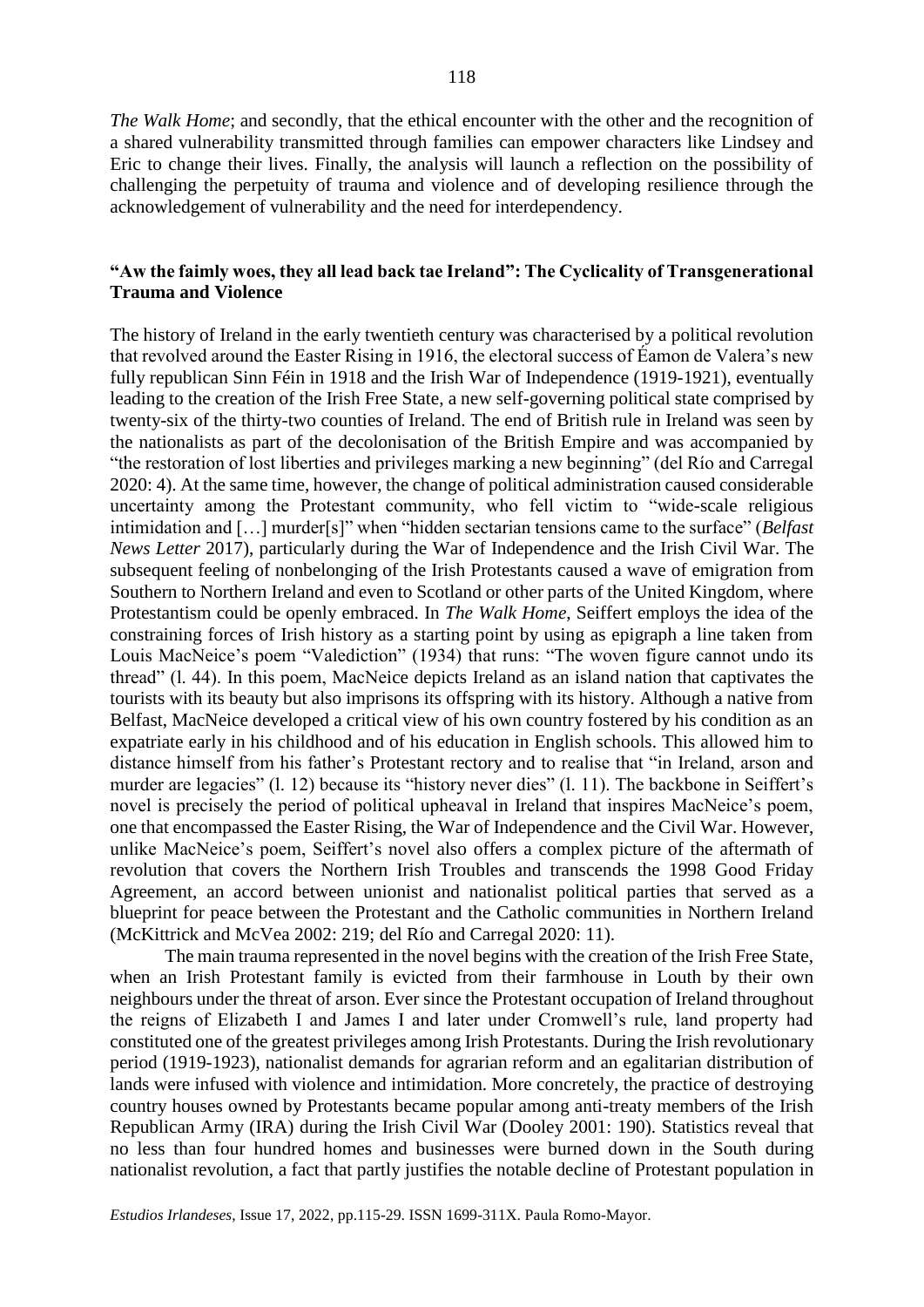the area (Bielenberg 2013: 204). In *The Walk Home*, such an experience not only shatters the stability of the family but also seems to compromise the integrity of the text by deviating from traditional novelistic features such as the teleological sense of time and the unifying narrative perspective. The telling of the events is situated within two different time frames that move back and forth  $-$  the 1990s and "now, or thereabouts" (1)  $-$  and is focalised from the perspective of different family members (Eric, Brenda, Lindsey, Graham and Stevie), who are frequently assaulted by intrusive memories of the past. The use of multiple internal focalisation and anachronisms enables Seiffert to portray an intricate family tree where the creation of affective bonds between its members is deeply influenced by the trauma of dispossession of the first generation. At the linguistic level, there are also occasional disruptions of standard English by Scottish dialect that infuse the text with the cultural hybridity that the characters developed after the experience of displacement and immigration. One of the main tenets of Trauma Studies is that traumatic re-enactment is doomed to repeat itself until the traumatised subject has affectively assimilated the mnemonic fragments of its primal occurrence (Freud 2001 [1914]; LaCapra 2014 [2001]; Bloom 2010). Therefore, the fragmentation of the text – displayed on the levels of time, focalisation and language – suggests that the traumatic events narrated have not yet been successfully assimilated by the characters. What is more, their healing process is hindered by their tendency to repress the past, as is manifested in the silences and ellipses of their discourse.

The story recounts how, ever since they left the newly formed Irish Free State, the family remained under the rule of Papa Robert, the *pater familias* in the first generation of immigrants. Papa Robert was "an Orangeman"<sup>3</sup> and a "true blue" (16) who kept ruminating over "the family grief, all that they'd lost back in Louth" (38). The tendency of traumatised individuals to remain stuck in the past has been explained by LaCapra as a transformation of the initial loss into absence, when "one faces the impasse of endless melancholy, impossible mourning, and interminable aporia in which any process of working through the past and its historical losses is foreclosed and prematurely aborted" (2014 [2001]: 46). Moreover, the danger of improper grieving entails not only the perpetuation of the acting-out phase as suffered by the individual subject but also the potential transmission of trauma to subsequent generations. Vamik Volkan (2001) and Gabriele Schwab (2010) concur that the possibility of transmitting a psychopathology can be explained by the transgenerational transmission of trauma. This phenomenon takes place due to the permeability that usually exists between the psychic borders of one generation and those of their offspring, whereby the parents' anxieties can alter the development of the child's sense of self. This interference in the process of identity formation manifests itself belatedly in attitudes and behaviours that the child unconsciously adopts in an attempt to repair the unresolved trauma. Papa Robert's children, Eric and Brenda, spent their childhood listening to their father's stories about the Irish Civil War and how, when the south of Ireland became independent from the United Kingdom, "the family fled across the water" (17) to reach the coasts of Glasgow, probably attracted by the hope of finding a job in the by then prosperous shipyards on River Clyde. The psychological vulnerability induced by this haunting past led the children to develop a relationship with their father based on authoritarianism and obedience. Eric, his eldest and male child, devoted his childhood to study and work to gain his father's approval. As time passed, he turned into an intelligent man with a

 $\overline{a}$ 

<sup>3</sup> Named after Protestant king William of Orange, the Orange Order is an organisation that was founded in Northern Ireland in 1795 to uphold the interests of the Protestant Ascendancy in the face of increasing demands by Catholics to remove the civil and political restrictions imposed on them since the Reformation. Today, the Orange Order has lodges scattered throughout the Republic of Ireland, Great Britain and various former territories of the British Empire, and organises annual parades commemorating William's victory over Roman Catholic James II in the Williamite–Jacobite War (1688–1691). Its members have often insisted that Orangeism is a purely religious movement; however, its commitment to Loyalist and British Unionist ideals makes its influence in politics undeniable (Clayton 1998; Bradley 2004).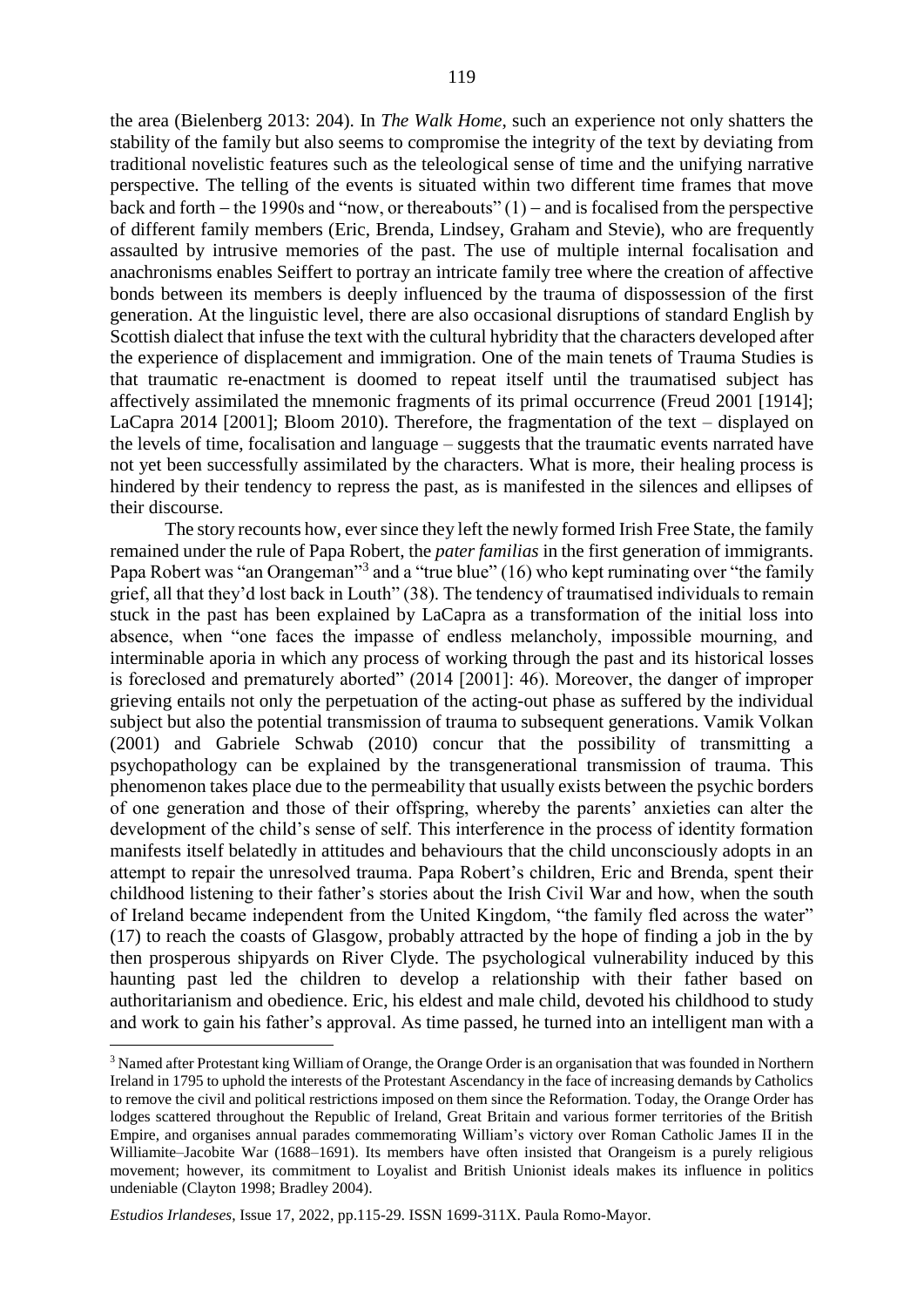natural gift for drawing and became a ship architect. When he decided to marry Franny, a Catholic woman who worked as a secretary in his shipyard offices, Papa Robert posed several objections to that marriage: that Franny was older and that, since she was poorly, they will probably never have children, which was "life's purpose" (203). He never acknowledged that his real problem with that wedding concerned religion. Years later, Eric remembers his father's reaction and how Brenda had stuck by him in the face of their father:

*I have nourished and brought up children and they have taken against me*. Papa Robert had carried on like Eric had betrayed him, broken faith with all his kin. He'd seen himself as the forsaken patriarch, like something from the Old Testament, and everyone had bent to his will, save Brenda. (56; original emphasis)

Papa Robert's understanding of the situation reflects the Manichean ways of relating to the world that he has inherited from his religious convictions. To him, the wedding is not a token of Eric's love for Franny, but rather a matter of betrayal to the kin and disobedience to patriarchal authority. The punishment for not complying with his father's wishes turned Eric into a victim of his ostracism and silence. Ironically enough, by condemning Eric to exile, Papa Robert was unconsciously repeating what the Irish Catholics had done to him back in the 1920s. The inability to work through his trauma keeps him stranded in the compulsion to repeat the traumatic event in a new context (Freud 2001 [1914]: 150; Bloom 2010: 206). Brenda recognises this phenomenon when she retrospectively comments that "he took the hurt of his own life and turned it on his children" (22).

For all this, the traumatic experience of enforced emigration, and the subsequent victimisation of Eric, did not only involve Papa Robert's direct descendants, but also those of the third generation. Eric had been physically expelled from their lives, but Papa Robert continued reproducing his relationship with him with Brenda's sons, Malky Jr., Craig and Graham. This is clearly seen when he scolds Graham for wearing his school uniform untucked, or when he compares his poor education to Eric's decent schooling. Feeling the pressure of his grandfather's "critical eye" (127), but also fearing ending up like his uncle, Graham represses his exasperation and "[stands] in front of his Grandad, mute and full of fury" (*Ibid*.). Brenda's silencing of Papa Robert's mistreatment of Eric and the desire to mitigate his loss, encourages his grandsons to conjure up a comforting image of their grandfather as the leader and founder of a new Irish Protestant community in Scotland that even survives his death. In trying to alleviate his pain and the damage done by Eric, they take part in the social rejection of their uncle, who becomes "a headcase" (122) and "the one person in the family they never went and visited" (41). The Protestantism they inherited from Papa Robert becomes violent when they grow up, as they undertake aggressive sectarian practices. Whereas Malky Jr. and Craig end up enrolling in the British Army to fight the Catholic nationalists during The Troubles in Northern Ireland, Graham, the youngest, becomes a drummer in The Pride of Drumchapel, a marching band of Orangemen in Glasgow that occasionally mingled with members of the loyalist paramilitary Ulster Volunteer Force (UVF).

Another pledge of allegiance to Papa Robert is the family's persistence on living in Drumchapel, the Glaswegian district where Papa Robert, his wife, and his children settled with other uprooted families attempting to lead respectable lives after their exile from Southern Ireland. The association between Drumchapel and their lost lands in Louth is made evident when Brenda tells her grandson Stevie how much the housing scheme has evolved since they arrived:

[Papa Robert] took both his children to show them, and to tell them how he'd been a farm boy, back in Ireland. Born in his family's own smallholding, to open skies and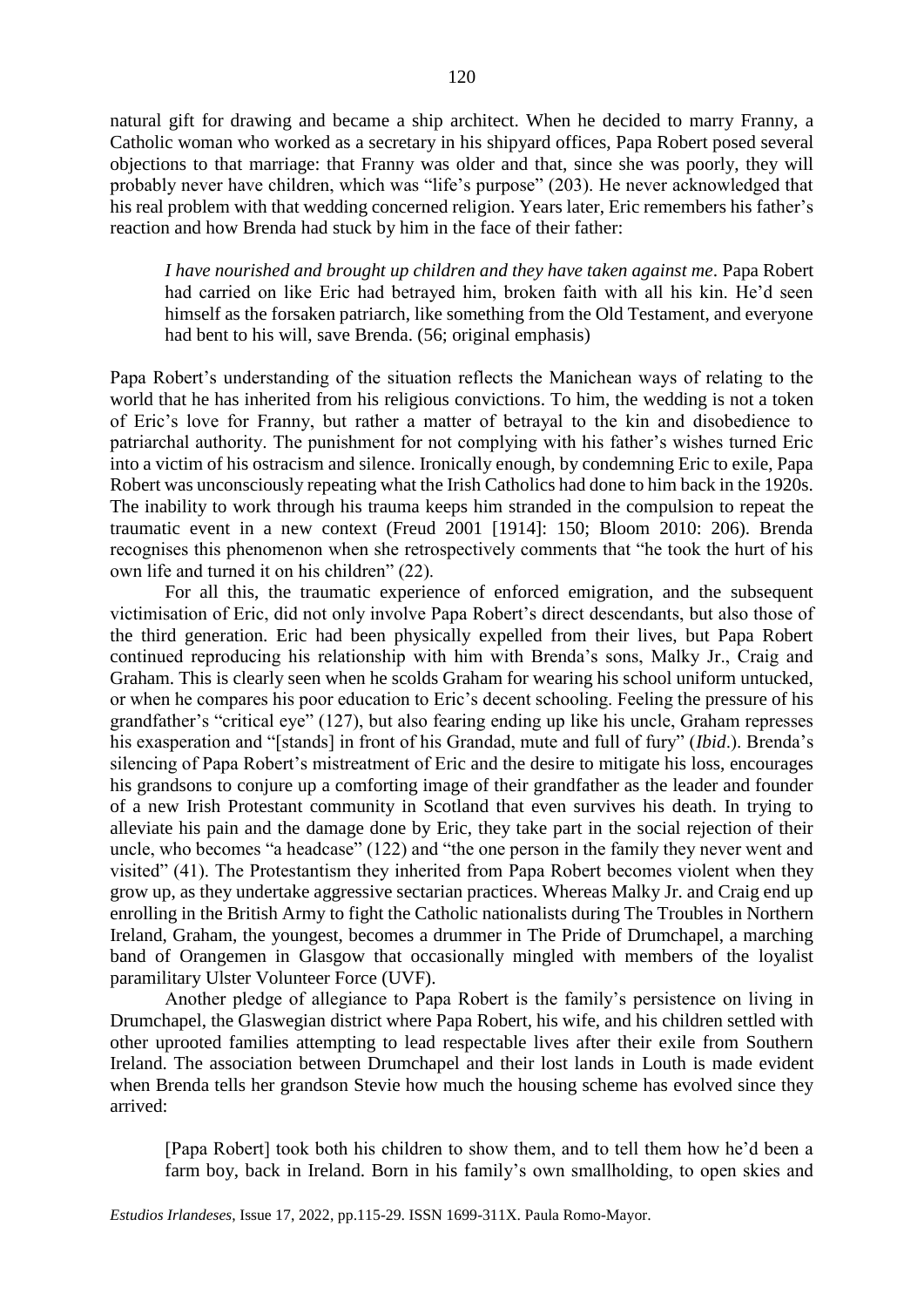views of the far hills, and the fields they'd worked for generations. When Papa Robert said they were out of the slums now, he spoke like they'd been returned to a standing they'd been robbed of. (38)

This remark suggests that Papa Robert and the family members of the following generations are victims of the pathological process of grieving Freud called "melancholia" (1950 [1917]: 153) and Volkan calls "perennial mourning" (2017: 13), that is, a lasting condition that, unlike the healthy process of mourning, makes it difficult for the displaced newcomers to locate "the mental representations of what has been lost (family, land, identity)", and forces them instead to "utiliz[e] linking objects and linking phenomena in maladaptive or adaptive and even creative ways" (2017: 12). Thus, the feeling of a recovered rootedness in both Protestantism and Drumchapel appears to counteract the sudden dislocation and dispossession after leaving Ireland, simultaneously masking and disavowing, however, their traumatic reality. The attachment to both has been transmitted across generations, transmuted into an unswerving loyalty to the family, so that whoever dares to break it will be punished. None of the members of subsequent generations venture to question the Protestant faith except Eric, who feels his expected loyalty as "chains about [his] neck" (205). Therefore, when he is eventually ousted from the family after pushing Protestantism away to marry Franny, he leaves both Drumchapel and Glasgow for somewhere else in Scotland.

Throughout the novel, the reader realises that the traumatic memory of dislocation of the first generation becomes, with the passing of time, something more than a shared account of the past. The unresolved trauma of loss is not only transmitted to the coming generation but also keeps changing its function. This phenomenon is what Volkan calls a "chosen trauma", that is, a "group's unconscious 'choice' to add a past generations' mental representation of an event to its own identity" (2001: 88). A chosen trauma survives its primal bearers as long as it is reactivated, a process which occurs especially when the group identity is threatened. In this sense, Eric's questioning of the family's Protestantism would constitute the menacing force that destabilises the group's identity, and his banishment from the family would symbolise the drastic change required to restore and enhance it.

As MacNeice's metaphor of the woven figure suggests, Seiffert builds *The Walk Home* as a fabric of complex and problematic relationships that are progressively interwoven among various family members in different time slots. The themes of the transgenerational transmission of trauma and the perpetuation of ethno-sectarian violence are formally echoed in the cyclical structure of the generational stories within the main narrative frame. Each of them opens and develops without concluding the previous one, thus giving the impression that there is no barrier between one generation and the next so that the traumatic history of the family will repeat itself incessantly. As Silvia Pellicer-Ortín and Merve Sarikaya-Şen contend, those immersed in the transgenerational transmission of trauma "tend to be more exposed to risks, and also to have a more limited capacity to manage risk successfully" (2020: 318). These dynamics recall the ones operating throughout Irish history, where the lingering ghosts of Ireland's colonial past keep on widening the divide between and Catholics and Protestants and generating new conflicts between them, thus precluding the possibility for reconciliation and recovery from historical trauma. However, as we will see in the following sections, there is indeed a sense of closure at the end of the novel since certain modes of agency that emerge from the recognition of a shared vulnerability do have the potential to heal the family trauma and put an end to violent ethno-sectarian practices in future generations.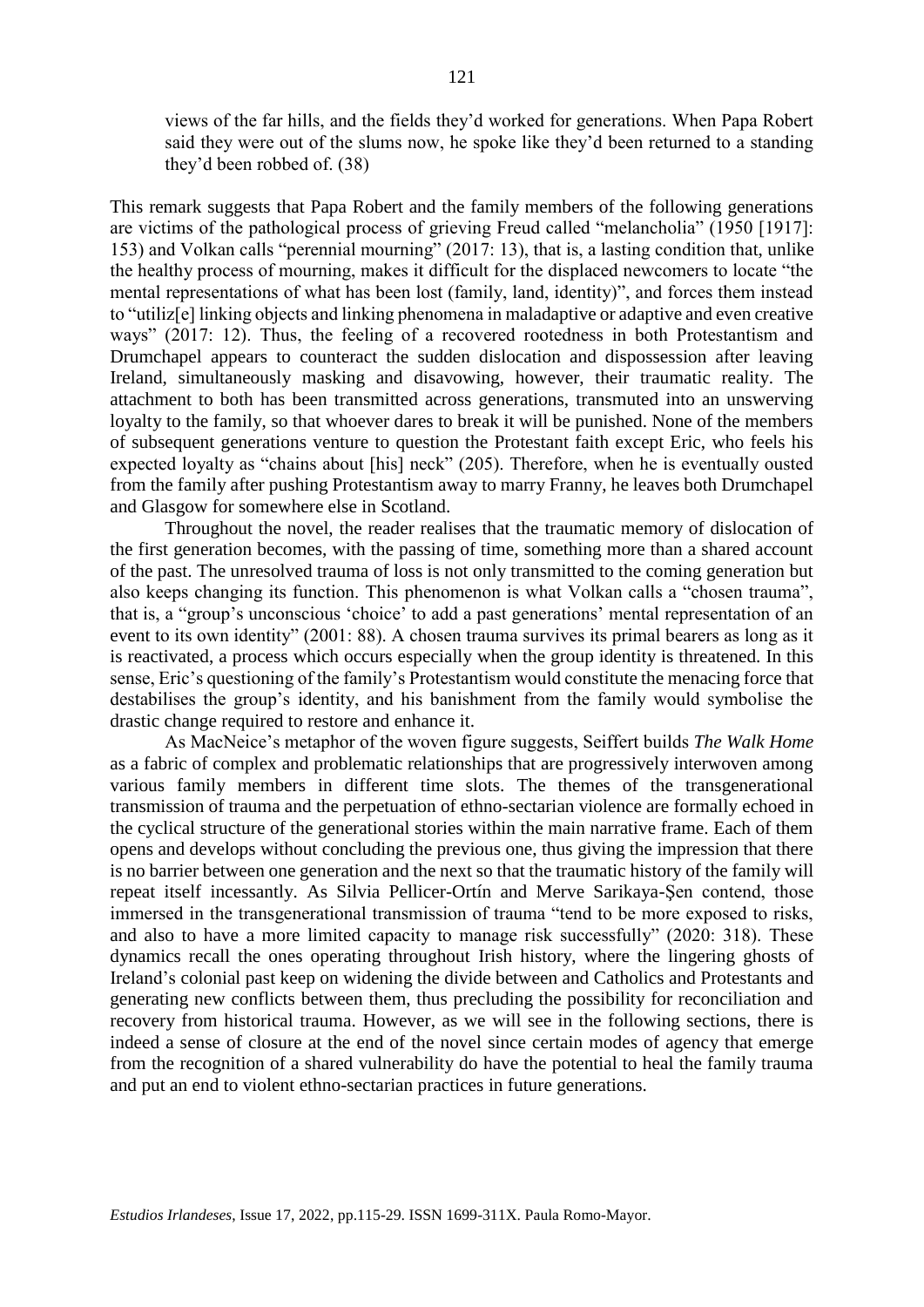#### **"Plenty ae humans, in aw our weakness": The Ethical Encounter with the Other**

Within the fabric of interwoven traumatising relations in the family, Eric would stand as a loose thread not only because of his decision to break with his family's stigmatisation of Catholics but also because of the never-ending confrontation with his father. A victim of a very similar situation is Lindsey, a young girl who becomes part of the family when she marries Graham, Eric's nephew and Brenda's son, after getting pregnant with Stevie. Although she belongs to a younger generation than Eric, Lindsey has also been the victim of the dogmatic values of a Protestant father. A native from Tyrone, the largest county in Northern Ireland and one deeply involved in The Troubles since 1968 (McKittrick and McVea 2002: 40), she grew up surrounded by riots, attacks and bombings. Unable to stand such a situation, her mother abandoned her husband and their child, leaving no sign of her whereabouts or the possibility of contacting her. As a result, Lindsey was left under the care of her father, who drank heavily and financed the loyalist terrorism of the UVF. All this leaves a traumatic imprint on her personality that she will try to ignore by keeping at a physical and psychological distance from home. When she escapes with Graham to Scotland, he notices that "she never said too much about home," only that "she was glad to escape that man" (195). However, Lindsey's tendency to repress the past does not exempt her from carrying an emotional baggage from home. Her undecipherable character is clearly perceived by Brenda the first day of her arrival: sitting on the back rack of Graham's bike while exploring Drumchapel, Lindsay had kept "her spine dead straight, arms slender, all her limbs, and her face showing nothing" (19-20).

Lindsey's and Eric's search for refuge in social and emotional isolation comes to an end when they meet in an anniversary of her wedding to Graham. Eric, now a widower, notices that none of Lindsey's relatives have attended the celebration and, in an attempt to appease the girl, he lets out that "[n]aebody came tae [his] weddin either" (55). This awakens Lindsey's interest in the old man and, ever since then, they establish a relationship based on mutual care whereby she cleans his house weekly and he takes care of Stevie. Having suffered in silence the victimisation of their fathers, the absence of their mothers, and the subsequent feeling of uprootedness, they both find in the other an empathetic shoulder to lean on. Though unaccustomed to talking about his paintings, Eric confesses to Lindsey that his obscure representations of Glasgow, tarnished by religious elements, tell stories. The darkness of his pictorial narratives reflects the conundrum of his traumas of dispossession and enforced exile not only from Ireland but also from his family. With Lindsey, he remembers how his father obsessively used to read the Bible to him and Brenda every day, to the point that he grew tired of God. The fact that he resorts to religion in his drawings and that he is "forever trying tae draw a better wan" (67) can be interpreted as part of his compulsion to repeat the traumatic memories of his childhood and youth. At the same time, however, rather than approaching the sacred texts as providers of purely religious lessons, as his father did, Eric conceives them as stories of human frailty and failure:

Plenty ae good lines in there. If you know where tae look. Plenty ae stories. Plenty ae humans, in aw our weakness. Nothin new under the sky, same auld failins and frailties, goin back through the ages. Gies us insight, so it does, an consolation. (75)

Through these words, Eric acknowledges not only his own helplessness, but, most importantly, the precariousness of the human condition (Butler 2004: 28-29). It is in this terrifying perception of our common vulnerability that Eric seems to find a source of both artistic inspiration and solace to his pain. The exposure of his suffering humanity is received by Lindsey as "a sharp and guilty stab" (73) that demands an ethical response on her part. Indeed, his stories move her to the point of breaking up her mutism and confessing that the mere mentioning of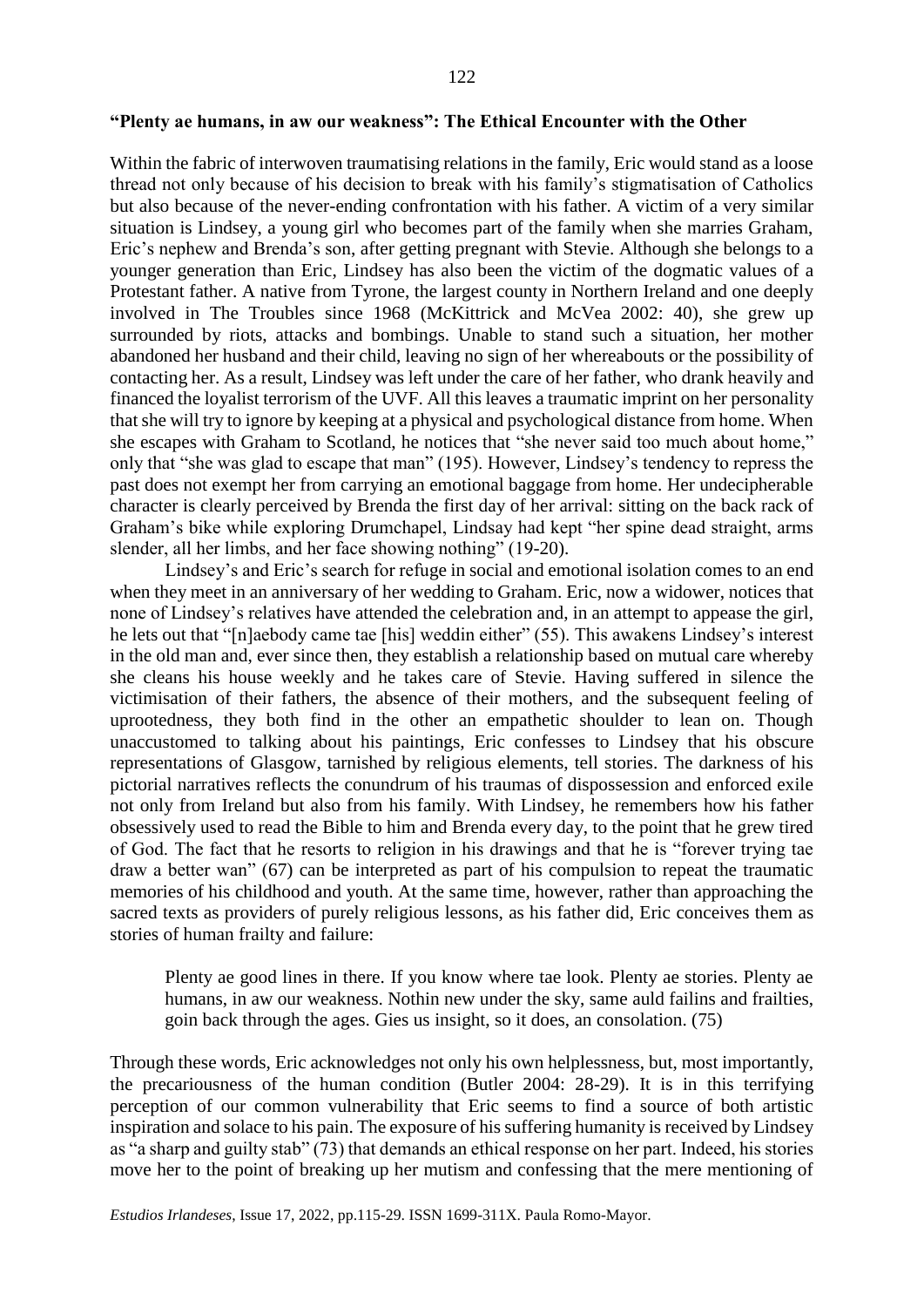the Bible makes her restless because, just like Papa Robert, her own father was also very fond of the Scriptures and used to tell her

[a]ll about the first big flood, that punishment from above. He'd made sure she understood: how disappointed God was, by the children of man, the children he'd made. Always falling short of his mark. Lindsey knew her Dad had felt the same about her, and she could even remember some of the words now, about the waters prevailing over the creeping things of the earth. (70)

The implied comparison of both Protestant fathers and the punishing figure of God situates Lindsey and Eric in the position of sinful humankind. To their eyes, the first generation of humans disobeyed God and was banished from Eden, while its offspring perpetuated evil and needed to be purged in the Flood. The absence in Eric's pictorial narratives of the rainbow or the olive branch, the biblical symbols of atonement and peace, points to Papa Robert's denial of the possibility of reconciliation, an attitude that Lindsey recognises in her own father when she says that "[h]er own Dad wasn't one for olive branches" (74). Like the Old Testament God, both fathers punished their progeny for their unfaithfulness, abandoning them unprotected in the fallen world. The encounters between Lindsey and Eric are, therefore, ethical in the sense that they allow them to acknowledge and share their vulnerability, restore their dignity as victims of transgenerational trauma and establish an empathetic relationship (Pellicer-Ortín and Sarikaya-Şen 2020: 324). This generates a unique bond that is noticed by Eric himself when he reflects that "the way he and Lindsey spoke, it was like they knew [the biblical folk in his pictures], the whole story" (88). Although Brenda had backed him against their father and occasionally visited him after their falling out, it is with Lindsey that Eric discusses his drawings: "[Brenda] couldn't see what they saw in those sketches" (*Ibid*.).

#### **"Mebbe you could think about your Da": From Vulnerability to Agency**

In *The Walk Home*, vulnerability eventually divests itself of the passivity traditionally attached to it and acquires an enabling quality. The interconnection between Lindsey and Eric allows them to recover an agency that manifests itself differently according to each context of abuse. Eric's movement towards agency is reflected in his attitude towards his art, but, more precisely, in what he draws. The old man had been drawing Glasgow and Biblical figures for a while. He was especially interested in the Patriarchs and arranged them in a family tree so that Stevie could "understand it all better, […] the way the stories and the people all connected" (115). Once, he read to the child how Abraham, commanded by God, took his son Isaac to Mount Moriah with the intention of following His command to offer him as a sacrifice. Before the ritual is performed, an angel appears speaking with the voice of God, stopping Abraham from killing his son and bidding him to sacrifice a ram instead. After the reading, Eric "blew his nose and cleared his throat, […] his eyes unfocused, and he did no more drawing that afternoon" (117). The distress provoked by this story tells us that he sees himself in the position of Isaac. Although Eric's and Isaac's stories have a different ending, what moves Eric is that both are victims of pious fathers who follow God's commands so unquestioningly that they are ready to sacrifice their sons. Though tough, what Eric seeks with the reading and representation of these stories is to try and understand his father's behaviour, even if in an indirect manner, through the figure of the biblical patriarch. This act of storytelling can even be interpreted as a way of transmitting resilience and understanding of life to Stevie, who soon learns to discern the "small pocket[s] of rapture or of passion" (119) in his great-uncle's pictures.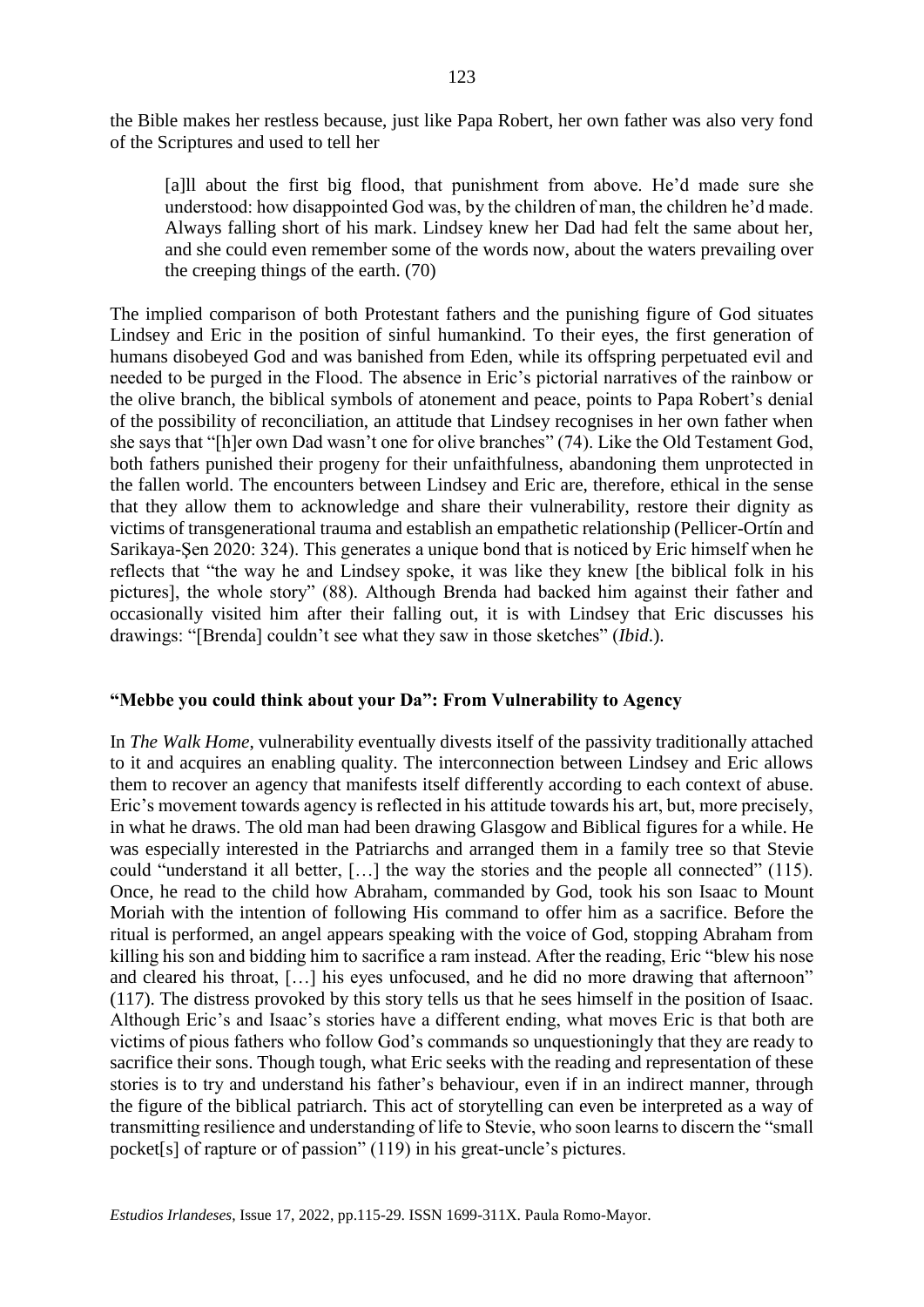After struggling with it for some time, Eric finally manages to draw Papa Robert without any religious ornament by placing him where he belongs. He had "always got stuck before, when he'[d] tried" (97), but this time he had "done three big sheets of [his] Dad and his roses" (98), a scene that takes Eric back to a happy childhood memory when they both enjoyed planting roses together. He also draws "Papa Robert's much-mourned landscape" (197), the Irish farm where he lived as a boy before the outbreak of the Civil War. By so doing, Eric is articulating the family's traumatic absence derived from the loss of the Louth acres and of their dignity. Scholars like Dori Laub and Daniel Podell (1995) or, more recently, Sandra L. Bloom (2010) have acknowledged the potential of the figurative language of art to develop mechanisms of resilience and facilitate the move to the phase of working through of trauma. According to Laub and Podell, artistic representation has a healing power in that it enables the traumatised subject "to revive the enshrouded past of a trauma through a dialogue in the present" where s/he can "bestow form on chaos" (1995: 993). Echoing this, Eric tells himself Papa Robert's stories of Louth while working on his sketches, an act of remembrance that provides him with a long-forgotten perspective of an affectionate father:

Drawing his Dad had brought him something like understanding just the same, allowed him to feel something like tenderness again, in among fury. [...] the way the pictures opened him up was painful, but they'd all allowed in new thoughts as well, they'd renewed sympathies. (207)

As can be inferred from the quotation, Eric's creative exercise inspires him to go back to his roots and take a more empathetic stance towards his father, manifested in the recovery of a kindness that had been lost long ago. He also quotes some lines from 1 Corinthians 13 where St Paul enhances the prevalence of *agape*, the unconditional fatherly love of God for humankind and the reciprocal love of humans for God. According to Lewis B. Smedes, "[*agape*] gives power to accept life, to find goodness in living while we are victims of situations we despise" (1978: 4). This reinforces the idea that the gentleness that Eric manages to rescue from his childhood memories stems from a pure love for his father. Although reconciliation is by this time impossible because his father died some time ago, he chooses to comprehend and forgive him rather than perpetuate their enmity. Therefore, Eric's art allows him to develop resilience and move towards the overcoming of trauma as, though "bruised and overdue" (210), he attains "a new softness" that heralds the beginning of a peaceful future.

The empathetic relationship between Eric and Lindsey drives him to warn her against cutting herself adrift, as he did: "Best tae leave bridges unburned. […] That's what I've learned, hen" (206). However, at this stage, Lindsey has moved from the empathy arousing from their interconnectedness to the heroization of the old man. For her, Eric becomes "the one who's got away" (186) and "could tell her all about escaping" (75). She thus misinterprets Eric's outcast condition as the consequence of his own impulse to escape rather than as the result of an imposed expulsion from his family. Her inability to situate herself in the position of Eric as the wounded other prevents her from empathising with him any longer and, subsequently, from developing her own mechanisms of resilience. This would explain why Lindsey's evolution from vulnerability to agency is diametrically opposed to that of Eric. During her frequent visits to Eric, her husband Graham spends more time with his fellow Orangemen in the band, playing marches, drinking alcohol, and avoiding the company of his family. He even takes Stevie to the band rehearsals, which are sometimes attended by an "honoured guest" (164) in balaclava, or some "living, breathing paramilitary taking a short break from the struggle to listen to their music" (171). When Lindsey learns that the band is financing the loyalist terrorism of the UVF, as her father used to do, she finally understands that the only thing she can do to protect her family and put an end to the patrilineal transmission of violent practices and hard-line values is

*Estudios Irlandeses*, Issue 17, 2022, pp.115-29. ISSN 1699-311X. Paula Romo-Mayor.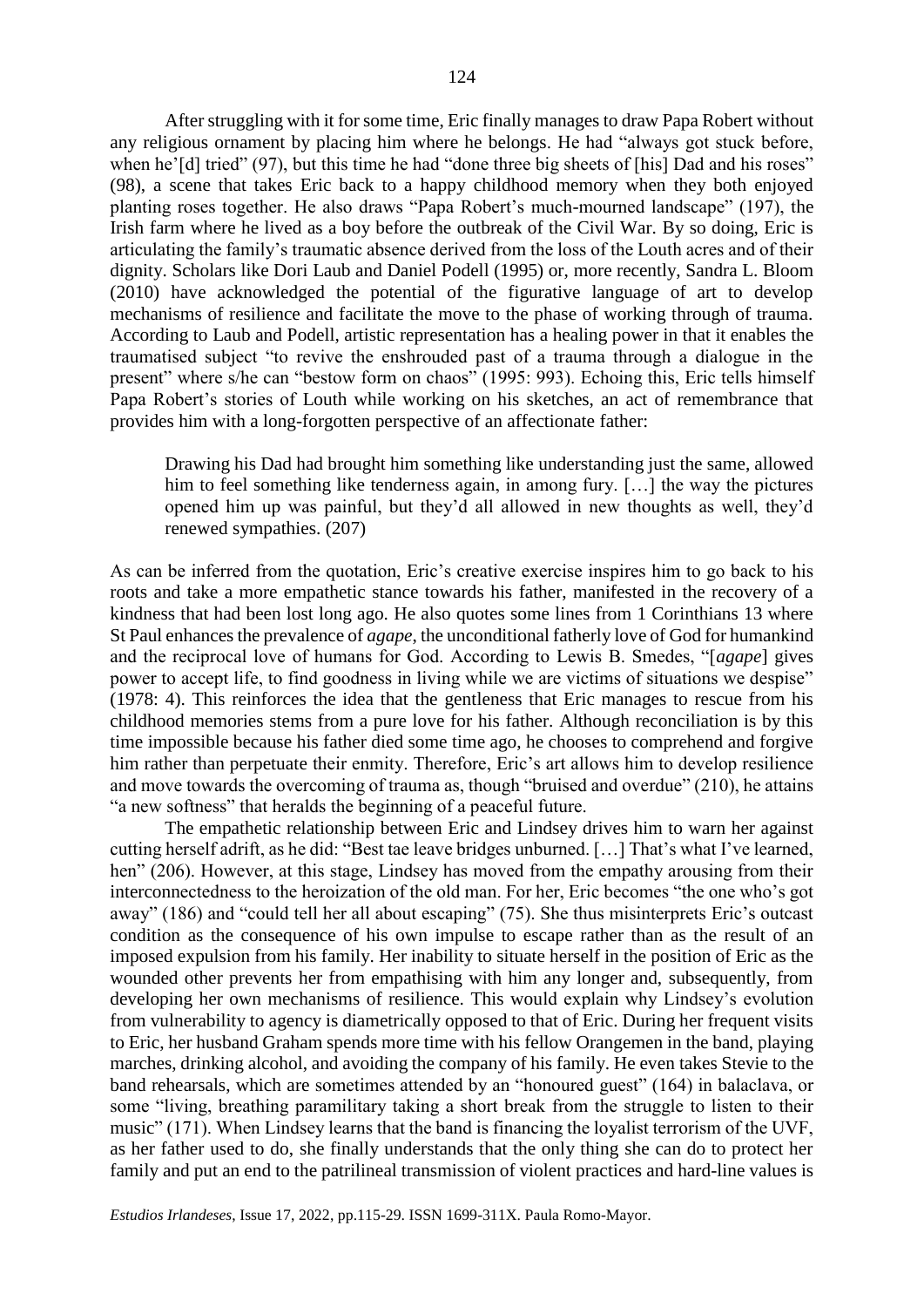to move from Drumchapel. However, when she tells Graham that she has found a new flat to live in, "halfway between Drumchapel and town" (135), he refuses to abandon the area where his family has been living for generations. At the same time, Lindsey reflects on how much time has elapsed since she arrived in Scotland and realises that Stevie will leave home one day. Moreover, the lack of a proper household and stable bonds with her parents makes her stance towards parenting rather ambiguous. While she asserts that she could never turn her back on her own child, her experience has taught her that "[t]hey grow apart. Kids and their parents. [...] It's part of life's pain" (181). Eventually, both Graham's suffocating sectarianism, which so much reminds her of her father's, and her fear of becoming redundant in Stevie's life, which activates the trauma of loss caused by her mother's abandonment, drive her to leave husband and child behind in what may be interpreted as a defence mechanism triggered by her fear of being forsaken again. Concurrently, her leaving without saying goodbye can be conceived as the repetition of her mother's behaviour, an acting out of her childhood trauma. In a sense, her mode of agency turns Lindsey's status as a victim of violence into that of a perpetuator of it. Just like Papa Robert, Lindsey is unable to mourn loss, thus preserving the violence and melancholy of the family within the vicious circle of transgenerational trauma. She leaves Stevie thinking that she turns away because "[s]he didnae love [them] anymair" (260), thus inflicting a tremendous emotional and psychic wound with drastic effects on Stevie's sense of self.

# **"An old man's picture and a phone call": The Dawning of Hope for the Younger Generation**

In the story's present, Stevie has been away from home for three years after his mother's abandonment in an attempt to assuage his loss and escape from his father's fanaticism. Ever since his mother left, he often found himself thinking "how she let him go to school, and then she took off" and he wondered "why she did that, when she could have taken him too" (237). After spending some time in London, he eventually returns to Glasgow and starts working as a builder with a group of Polish immigrants. There, Stevie meets the ethno-sectarian intolerance that still pervades Scottish society, especially in the sector of football hooliganism. On the very day of the Orange Walk, he is beaten by a group of Catholic men wearing Celtic t-shirts. To Stevie, this episode has the uncanny feeling of *dejà vu*, as it repeats another incident witnessed by him as a child, in which two boys wearing green-and-white tops were attacked by Orangemen during a parade. Papa Robert had once said that "the Walk wasn't done to provoke, it was a solemn occasion" (170), but these events reveal that the parades actually opened an unhealed wound that brought religious and political tension and animosity to the surface and forced people to take sides. After being left wounded on the street, Stevie asks himself the crucial question posed by his mother and his grandmother Brenda for generations: "Why the bloody hell did it have to be like this?" (281).

The fact that he is unable to answer this question seems to leave the Irish question unsolved. However, the novel ends with the faint promise that the spinning wheel of violence may slow down or even stop. This is suggested by the fact that, although he is still keeping a distance from his father, Stevie has started contacting his dear grandmother through phone calls. As Brenda herself thinks, "[h]is calls were strange and sore, but still a consolation of sorts" (264). She starts, ever since, imagining her grandson back home, just as Stevie had pictured himself "walking up [Gran's] road, up the steps to her close, and being buzzed in. [...] Coming home with no questions asked. [...] No one wringing their hands, or going over the same old ground. […] Just like his old life, but moving onwards" (278).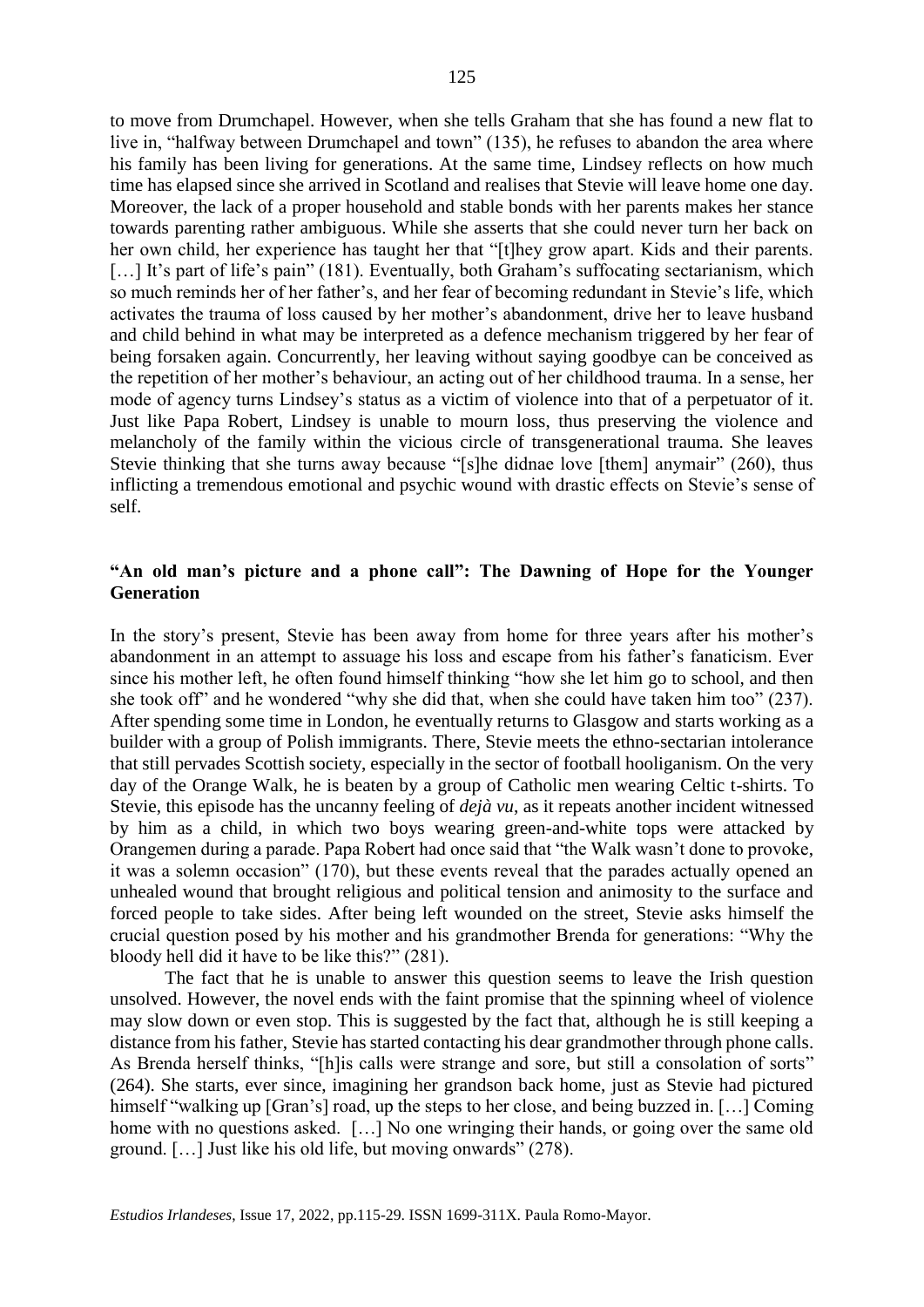The prophetic message of Stevie's return in these mental pictures is precisely captured in Eric's last drawing before dying. In one of his conversations with Lindsey, Eric had advanced that "[he'd] draw somethin special. One day. […] Tae somethin that matters" (75). The hope that rises anew in Brenda's chest while contemplating it enhances its significance. It portrayed

[Stevie] on one side, [Graham] on the other, and good likeness both. Graham solid and Stevie spare, and a bit older too that when he'd left, as though Eric's pencils had been keeping pace. There was nothing dark about the picture, it was just clear and simple, with no hint of old Louth hurt, or tricky wee clues to some Bible story […]. Stevie was sitting, up close, and Graham was standing, a bit more in the background; like Eric was imagining Stevie back, at home and with his Dad. Except it wasn't like a picture of the two of them together, more like two different pictures on the same sheet of paper. (265)

As this description suggests, Eric's drawing does not simply foresee Stevie's return but also drops hints about the future. The fact that both Stevie and Graham are reunited under the same frame but still separated from one another, points to a future reconciliation of father and son whereby Stevie would forgive his father and respect his values and Graham would refrain from admonishing his son and imposing his values on him. This atmosphere would ultimately empower Stevie to break the toxic ties with his family's sectarianism. The fact that Eric has chosen the father-son relationship as a theme reveals that the portrait was inspired by his own relationship with his father, the "simple and clear" artistic style symbolising the peacefulness he has achieved after understanding his trauma and forgiving him. Eric's last drawing prophesises a reconciliatory stage that he never attained with his own father but that he wishes Stevie to reach. Its uniqueness lies in that it emerges out of "an ethos of resilience" and constitutes a mode of agency where not only "flexibility, persistence, and adaptability" are at work, but also "the capacity of losing much or perhaps almost everything and building up everything all over again" (Butler, Gambetti and Sabsay 2016: 63). The complicity that Eric had tried to establish with Stevie as "[c]hildren ae the Irish" (71) during their meetings in the past and the fact that Stevie has started to yearn for home in the present opens up the possibility that he will end up embracing Eric's attitude towards vulnerability and moving away from the violent ways of paramilitary masculinity encouraged by his father, his uncles, and his greatgrandfather. Indeed, Stevie's movement away from the traumatic past and sectarian violence is further reinforced by the uncompromising attitude of the younger generations towards tradition. By the time the novel ends, there is "hardly any young folk" (269) parading with The Pride of Drumchapel in the Orange Walk. The majority of them were "most likely getting married and thinking better at long last" (*Ibid*.).

## **Conclusion**

Rachel Seiffert's *The Walk Home* brilliantly illustrates and enacts the uncertainties of contemporary ethno-sectarian and family violence, while proposing a reflection on how vulnerability is intensified in families that have been devastated by the unresolved British-Irish conflict. Stevie's family acts as a microcosm of contemporary society, where losses have not been properly mourned and violence between Protestants and Catholics survives the Good Friday Agreement of 1998. The use of non-linearity and multiple internal focalisation, the oscillation between standard English and Scottish dialect, and the cyclicality of the narrative structure perform the disruptive and repetitive symptoms of transgenerational trauma. The initial trauma of displacement and dispossession suffered by the first generation is unavoidably transmitted across time and space because the family members not only act as its victims but also as its vehicles. This idea is synthesised in the epigraph from MacNeice's poem alluding to

*Estudios Irlandeses*, Issue 17, 2022, pp.115-29. ISSN 1699-311X. Paula Romo-Mayor.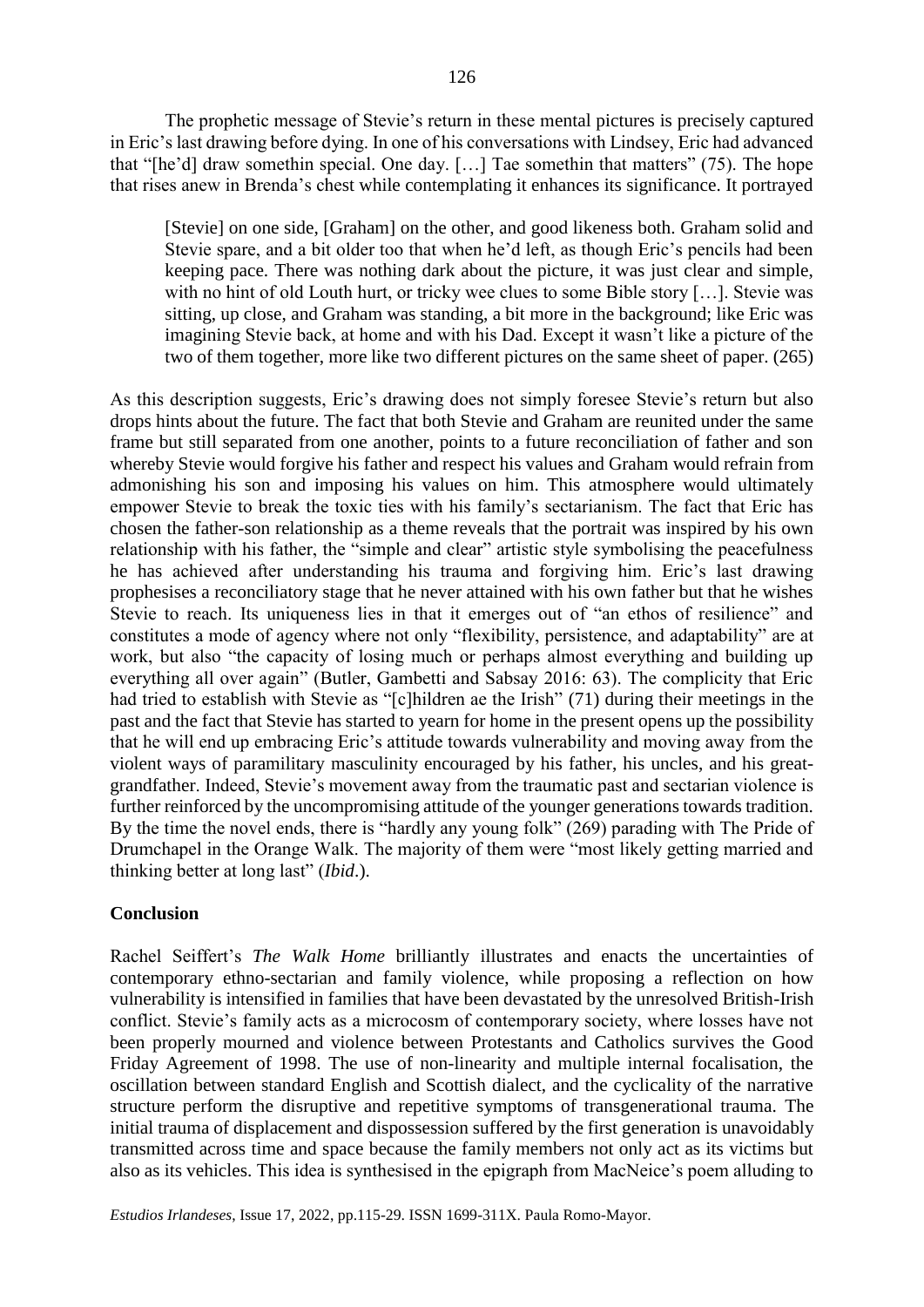the impossibility of escaping individual, family, and collective traumas arising out of the British-Irish conflict and the perpetuation of radical patriotism and its extreme violence.

However, *The Walk Home* also accommodates a space for hope opened up by Eric and his art. Although the meeting between Eric and Lindsey does forge a relationship of interdependency, she is unable to understand that, by escaping from her past, she will continue to be not only haunted by her childhood trauma but also bound to re-enact it and transmit it to others. By contrast, Eric manages to move outwards and overthrow the sovereignty of his own self, attaining a position from where he can listen to Lindsey and even to his late father, and develop mechanisms of resilience that he will attempt to transmit to Stevie, the representative of the younger generation. Thus, Seiffert vindicates the necessity not only to comprehend and grieve for the past, but also to step out of the comfort of our own ipseity and embrace vulnerability and compassion to put an end to the transmission of violence and the constraints of an implacable history. The novel ends in a hopeful tone where, although not guaranteed, reconciliation and forgiveness, are presented as a possibility.

#### **Works Cited**

- American Psychiatric Association. (1980). *Diagnostic and Statistical Manual of Mental Disorders*. DSM-III, 3rd ed. Washington DC: APA.
- Bielenberg, Andy. (2013). "Exodus: The Emigration of Southern Irish Protestants uring the Irish War of Independence and the Civil War." *Past and Present* 218: 199-233. [https://doi.org/10.1093/pastj/gts029/.](https://doi.org/10.1093/pastj/gts029/)
- Bloom, Sandra L. (2010). "Bridging the Black Hole of Trauma: The Evolutionary Significance of the Arts." *Psychotherapy and Politics International* 8 (3): 198-212. [https://doi.org/10.1002/ppi.223/](https://doi.org/10.1002/ppi.223).
- Bradley, Joseph M. (2004). "Orangeism in Scotland: Unionism, Politics, Identity, and Football." *Éire-Ireland* 39 (1 and 2): 237-261. [https://doi.org/10.1353/eir.2004.0001/](https://doi.org/10.1353/eir.2004.0001).
- Butler, Judith. (2004). *Precarious Life: The Powers of Mourning and Violence*. New York: Verso Books.
- Butler, Judith, Zeynep Gambetti, and Leticia Sabsay. (2016). *Vulnerability in Resistance*. Durham and London: Duke University Press.
- Clayton, Pamela. (1998). "Religion, Ethnicity and Colonialism as Explanations of the Northern Ireland Conflict." *Rethinking Northern Ireland: Culture, Ideology and Colonialism*, edited by David Miller. London and New York: Taylor and Francis Ltd. 40-54.
- Dooley, Terence. (2001). *The Decline of the Big House in Ireland: A Study of Irish Landed Families, 1860-1960*. Dublin: Wolfhound Press.
- Freud, Sigmund. (1950 [1917]). "Mourning and Melancholia." *Collected Papers* Vol. IV. London: The Hogarth Press and the Institute of Psychoanalysis. 152-170.
- \_\_\_\_\_\_ (2001 [1914]). "Remembering, Repeating and Working-Through (Further Recommendations on the Technique of Psycho-Analysis)." *The Standard Edition of the Complete Psychological Works of Sigmund Freud* Vol. XII (1911-1915), edited and translated by James Strachey, Anna Freud, Alix Strachey, and Alan Tyson. London: Vintage. 145-156.
- LaCapra, Dominick. (2014 [2001]). *Writing History, Writing Trauma*. Baltimore: John Hopkins University Press.
- Laub, Dori, and Daniel Podell. (1995). "Art and Trauma." *International Journal of Psychoanalysis* 76 (5): 992-1005.
- Levinas, Emmanuel. (1986). "The Trace of the Other." *Deconstruction in Context: Literature and Philosophy*, edited by Mark C. Taylor. Chicago and London: Chicago UP. 345-59.

*Estudios Irlandeses*, Issue 17, 2022, pp.115-29. ISSN 1699-311X. Paula Romo-Mayor.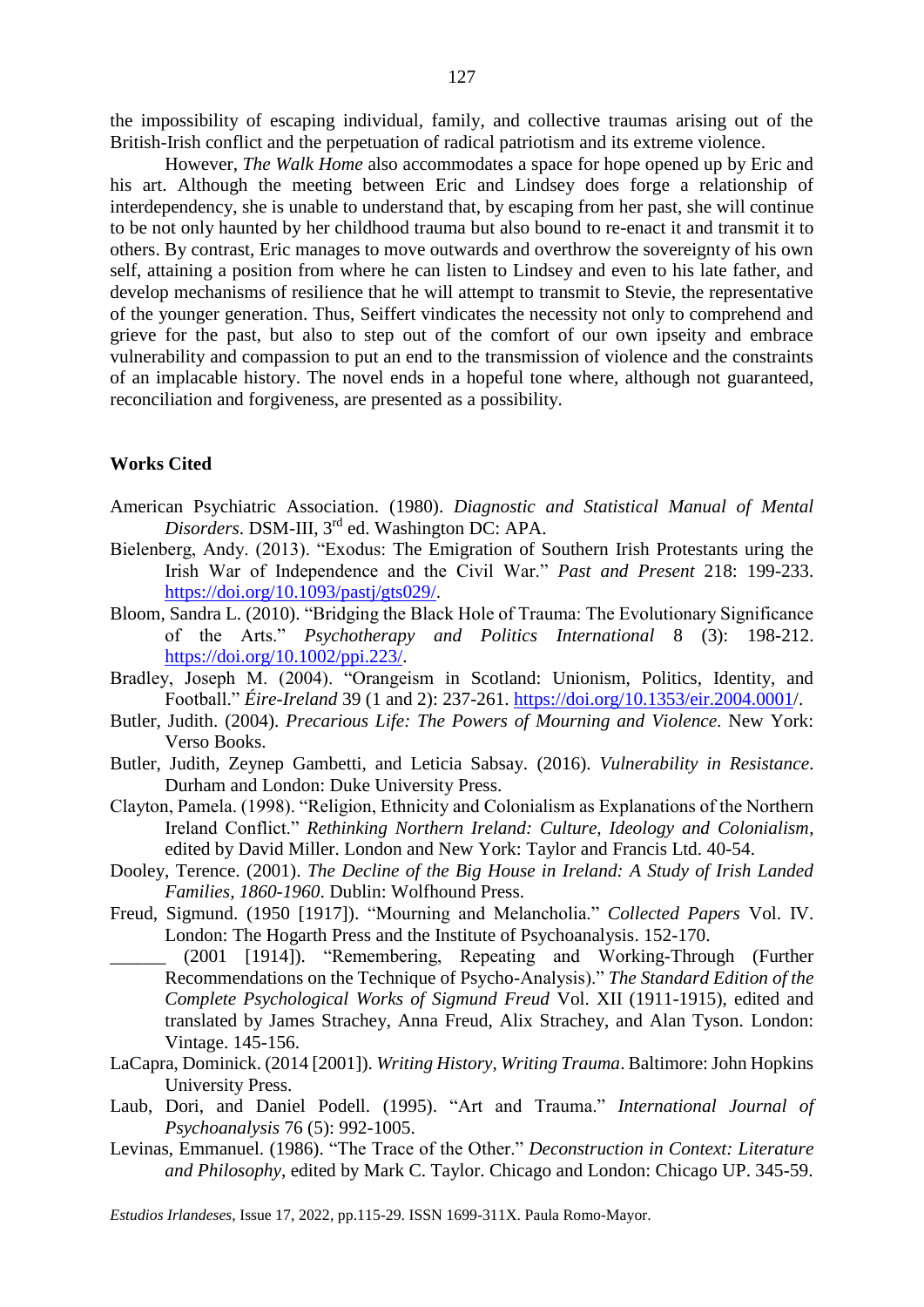\_\_\_\_\_\_ (1998 [1993]). *Entre Nous: On Thinking-of-the-Other*, translated by Michael B. Smith and Barbara Harshay. New York: Columbia University Press.

- MacNeice, Louis. (2015). *Collected Poems*, edited by Peter McDonald. London: Faber and Faber.
- McKittrick, David, and David McVea. (2002). *Making Sense of the Troubles: A History of the Northern Ireland Conflict*. New York: New Amsterdam Books.
- Onega, Susana, and Jean-Michel Ganteau. (2017). "Introduction." *Victimhood and Vulnerability in 21st-Century Fiction*, edited by Jean-Michel Ganteau and Susana Onega. London and New York: Routledge. 1-18.
- Pellicer-Ortín, Silvia, and Merve Sarikaya-Şen. (2020). "Introduction. Contemporary Literature in Times of Crisis and Vulnerability: Trauma, Demise of Sovereignty and Interconnectedness." *European Review* 29 (3): 315-332. [https://doi.org/10.1017/S1062798720000666/](https://doi.org/10.1017/S1062798720000666).
- *Belfast News Letter* (2017)*.* "Revealed: Why 40,000 Protestants Fled Ireland in Four Years." (1 May). [https://www.newsletter.co.uk/news/revealed-why-40000-protestants-fled](https://www.newsletter.co.uk/news/revealed-why-40000-protestants-fled-ireland-four-years-1126728/)[ireland-four-years-1126728/.](https://www.newsletter.co.uk/news/revealed-why-40000-protestants-fled-ireland-four-years-1126728/)
- del Río, Constanza and José Carregal, eds. (2020). *Revolutionary Ireland, 1916-2016: Historical Facts and Social Transformations Re-assessed*. Brighton: Edward Everett Root.
- Seiffert, Rachel. (2015 [2014]). *The Walk Home*. New York: Vintage.
- Schwab, Gabriele. (2010). *Haunting Legacies: Violent Histories and Transgenerational Trauma*. New York, USA: Columbia UP.
- Smedes, Lewis B. (1978). *Love within Limits: A Realist View of 1 Corinthians 13*. Grand Rapids: William B Eerdmans Publishing Co.
- Volkan, Vamik D. (2001). "Transgenerational Transmissions and Chosen Traumas: An Aspect of Large-Group Identity." *Group Analysis* 34 (1): 79-97. [https://doi.org/10.1177/05333160122077730/](https://doi.org/10.1177/05333160122077730).
	- \_\_\_\_\_\_ (2017). *Immigrants and Refugees: Trauma, Perennial Mourning, Prejudice, and Border Psychology*. London: Karnac Books Ltd.

Received: 2 June 2021 Final version accepted: 29 October 2021

**Paula Romo-Mayor** is a research fellow at the Department of English and German Philology of the University of Zaragoza and a member of the research team "Contemporary Narrative in English", positions she secured in December 2018, after being granted a four-year competitive research fellowship financed by the Diputación General de Aragón (DGA). Paula graduated in English Studies at the University of Zaragoza in July 2017. In 2018, she obtained the Master's Degree in Teacher Training for Compulsory Secondary Education after defending with honours her M.A. thesis. She is currently enrolled in the Doctoral Programme in English Studies at the University of Zaragoza and is writing her PhD thesis on the representation of trauma in the fiction of Rachel Seiffert, under the supervision of ProfEmer. Susana Onega and Dr. Silvia Pellicer-Ortín. Her main research interests lie in contemporary British fiction, Holocaust and war literature and the representation of trauma and memory, particularly from the perspective of the perpetrator. Her most recent publications include "The Representation and Overcoming of Perpetrator Trauma in Rachel Seiffert's Afterwards" (*University of Bucharest Review*, 2019) and *Using Literature in the EFL Classroom: Guide for Secondary Education Teachers* (Prensas Universitarias de la Universidad de Zaragoza, 2020), co-authored with Dr. Silvia Pellicer-Ortín.